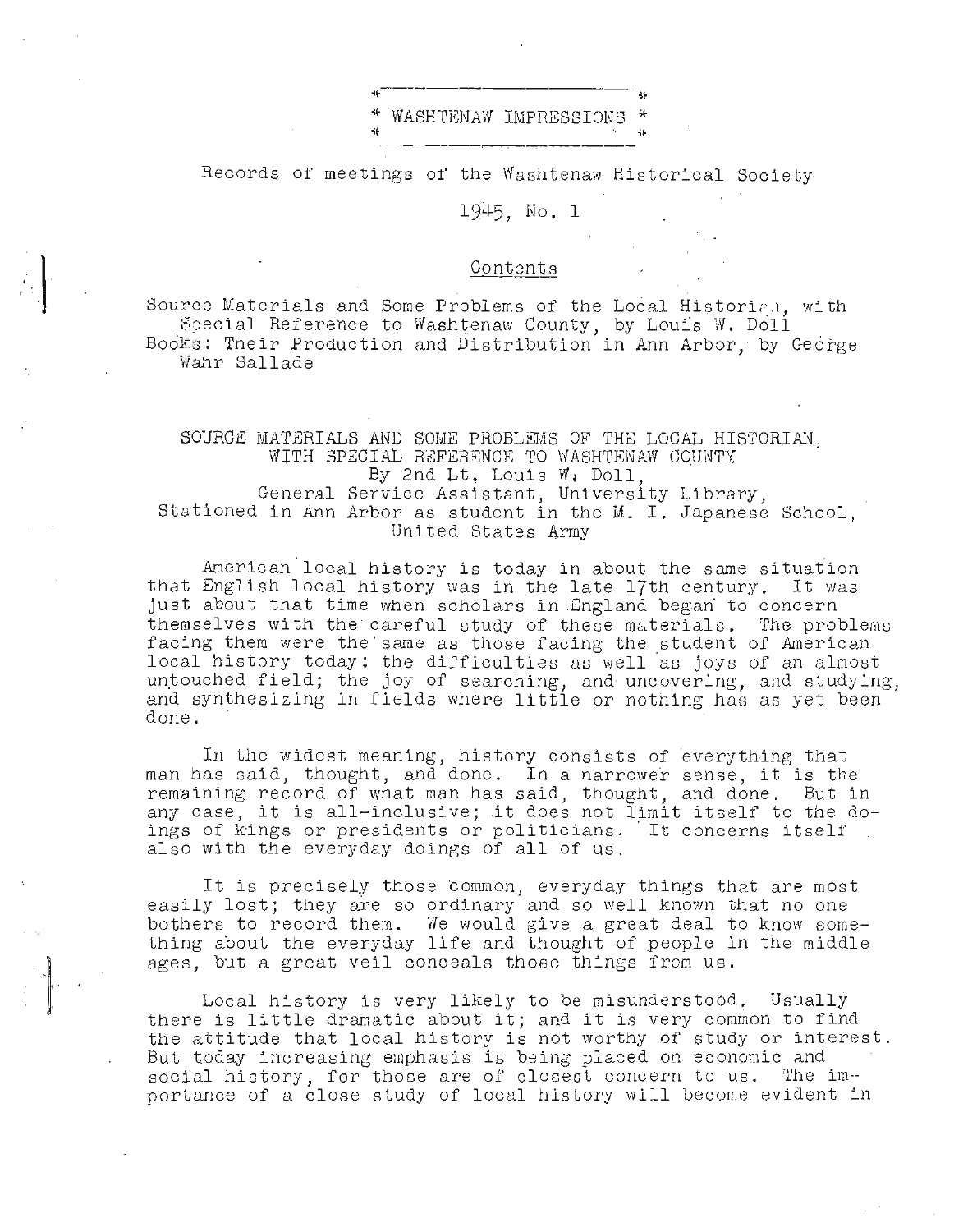a later portion of this paper, where suggested subjects for research will be given. We would certainly know a lot more abiut national and state history if we knew what an average community thought about and how it reacted to national and state affairs, for after all the United States is a democracy. and citizens do have influence, and public opinion is of very great importance.

Washtenaw County is rather fortunate in its printed materials. There is of course Chapman & Co.'s History of Washtenaw County, published in 1881. This big work is quite well done, much more so than others of that same kind, but it is far from complete; and of course the County has had a very interesting history since 1881. In 1891 appeared a Portrait and Biographical Album of Washtenaw County. And in 1906, Samuel W. Beakes assembled a similar volume called Past and Present of Washtenaw County, Michigan. \* Ypsilanti has been admirably treated in Harvey C. Colburn's The Story of Ypsilanti, prepared in connection with the centennial celebration of the founding of that city, in 1923. As far as Ann Arbor is concerned, O. W. Stephenson's Ann Arbor the First Hundred Years (1927) is a valuable book. It is however marred by many inaccuracies and must be used with caution. This is partly due to the fact that the time allotted for doing the work was insufficient. Also, the detailed history of Ann Arbor cannot now be compassed in the confines of a single volume. As evidence of this, two subjects occupying four pages each in ... Stephenson's book have been expanded to book size: Arthur Lyon Cross' A History of St. Andrew's Church, and Louis W. Doll's The History of St. Thomas Parish, Ann Arbor (1941). Thirteen pages in Stephenson's book on Ann Arbor publications have also been expanded in an unpublished manuscript by Louis  $W$ . Doll, "History of the Newspapers of Ann Arbor," which is deposited in the Michigan Historical Collections of the University of Michigan. A highly satisfactory history of the University was written by Wilfred B. Shaw in 1934; and this is now being. tremendously expanded in an Encyclopedic Survey, published by the University, projected in  $\frac{9}{9}$  parts,  $\frac{1}{4}$  of which have already appeared (1941-43). An excellent history of the Michigan State Normal College, at Ypsilanti, was prepared by Daniel Futnam in 1899, a task which obviously is much in need of being brought up to date. Two atlases of Washtenaw County have been published, in 1874 and 1915. This brief list does not exhaust the published material. There

"This book has been indexed by Louis S. White, of Ypsilanti.

 $2.$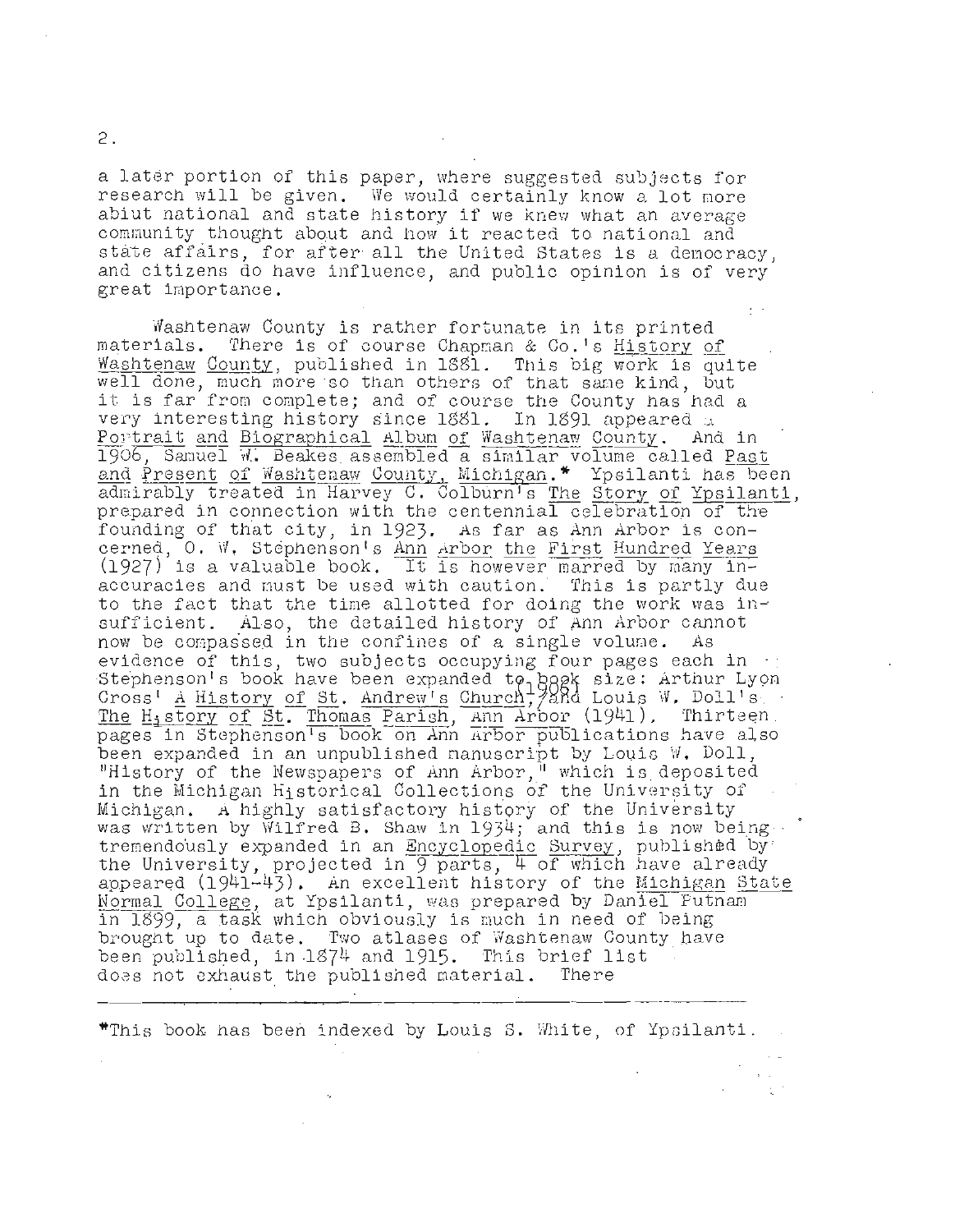are numerous shorter accounts of special subjects in pamphlet or small book size. \* Among published materials must also be included newspapers; periodicals, such as Michigan History Magazine and Michigan Pioneer Collections; and various county and city directories.

The vast bulk of historical material relating to Washtenaw County is, however, still unpublished. Much of this is to be found in such repositories as the Michigan Historical Collections of the University of Michigan, the Burton Historical Collections in Detroit, and even in the National Archives at Washington. Township, city, village, county, state, and national offices of all kinds may provide materials for local history. The records of county clerk, treasurer, register of deeds, and probate judge,all form valuable source materials. No center where a record of anything has been kept should be considered absurd as a source of information. Such things as maps, handbills, letters, day-books, diaries, account books are likely to be found anywhere, oftentimes in attics under the classification "junk."

Only within the last few years has the importance of historical materials been recognized to the extent of organized attempts for preservation in archives, such as the Burton Historical Collections and the University's Michigan Historical Collections. Only in depositories like these can such materials be properly preserved. Many people are reluctant to part with family papers and keepsakes, but the hazards which threaten these perishable treasures in the home are manifold: loss through fire, destruction by mice, misdirected patriotic contribution to paper drives, and, chief among them probably, the tendency to clean house and throw out everything that appears to be useless. People who have papers or other materials of historical importance would do well to store them in such a depository as the Michigan Historical Collections of the University; those who do not wish to part with them during their own lifetime should make provision, in wills or otherwise, to leave these materials to some such depository after their death.

\*Bethlehem Evangical Church, Ann Arbor. Centennial Program. 1935 Goodrich, L.P. A Hundred Years of the First Presbyterian Church of Ann Arbor. 1926 Groves, wm, T. Site of the Rackham Graduate School, ms. 1935 Hoad, Wm. C. The Presbyterian Plan, Plant, and Program at Ann Arbor. 1938 The Huron-Clinton Metropolitan Authority, Annual Reports Pierce, Mrs. H.W. A Brief History of the Ladies' Decoration Society, ms. 1878 Salem Evangelical Lutheran Church, Scio, Michigan. Centennial Program. 1933 Scheel, Wm. I. A Brief Historical Sketch of St. John's Lutheran Church, Northfield. 1932 Schepeler-Van Der Werker, Nettie Idell. History of Earliest Ann Arbor. 1919? Smith, Mrs. Flora &. Early Days in Dexter. 1941 Smithe, George C. Glimpses of Places, People, and Things, Ypsilanti, 1887

Snidecor, Mrs. Minnie. History of the W.C.T.U. in Ypsilanti. 1935

 $ms$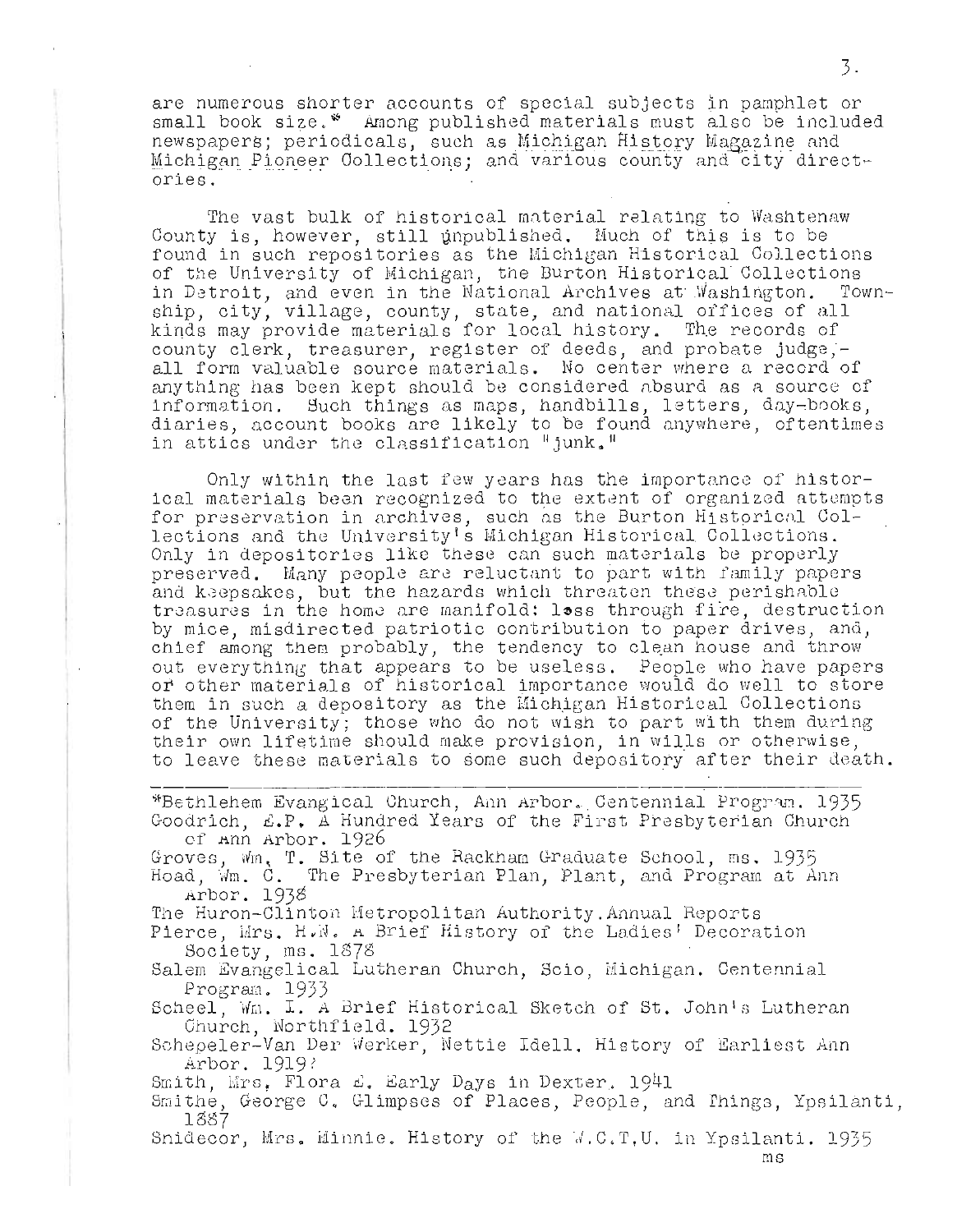In order to emphasize the importance of working up more data than we have in hand on Washtenaw County, the following examples are offered of some important unfinished problems confronting the local historian.

Washtenaw County, in the seventies and eighties of the last century, was a great wheat and apple producing country. It is not so today. As far as wheat is concerned, there are no doubt fields more fertile for the purpose than those in Washtenaw. But why do inferior western apples undersell our own good firm Michigan apples on our own local markets? Perhaps it is due to the cooperative markets of the west. If so, it would seem to be the result of the refusal of local growers to form any kind of combination.

No one has yet written a comprehensive history of the interurban railways. It was the electric interurban rather than the automobile that revolutionized our civilization, creating the modern large city and preponderant urbanization. The phenomenon of the interurban, rising to a peak from its very beginning and collapsing, all during the lifetime of men now living, is  $of$  very great interest and importance, well worthy of study.

Any town or small village in Washtenaw is worthy of extensive study, from its origin to the present day. In connection with Chelsea, the rise and fall of Frank P. Glazier are not only of interest but of tremendous social importance. His factory and his economic and political manipulations are of great significance to the study and understanding of fundamental issues of politics and labor relations;

. Two streams of immigration came into  $W$ ashtenaw, one via the Erie Canal, Detroit River, Detroit, and westward; the other south of Lake Erie, through Toledo and up the River Raisin. The settlements in Manchester, the Raisin River settlements, and the Detroit-Ann Arbor-Huron Valley currents are worthy of study in this light. One such specialized study is already well done:  $\vec{v}$ .  $\vec{v}$ . Florer's Early Michigan Settlements, v.l, Washtenaw, Westphalia, Frankenmuth, Detroit, 1848. 1901. The influence of the Erie Canal on settlement in Washtenaw County would be an interesting topic.

The prohibition movement has had no adequate treatment on any basis, state or federal. A good history of prohibition throughout Washtenaw County could well be made the basic work as a microcosm of the entire movement in the United States.

As a closing note, it seems worth while to reiterate that most people misunderstand or underestimate the importance of local history in the scheme of historical studies, and that in the interpretation of social and economic roots, local history is  $f$ basic importance. The idea is here offered that local history, instead of concerning itself with persons and personal achievements, should be rather a study of trends on a small scale, the basic social and historical roots of larger and more general problems .

Ann Arbor, Mi chigan November 24, 1944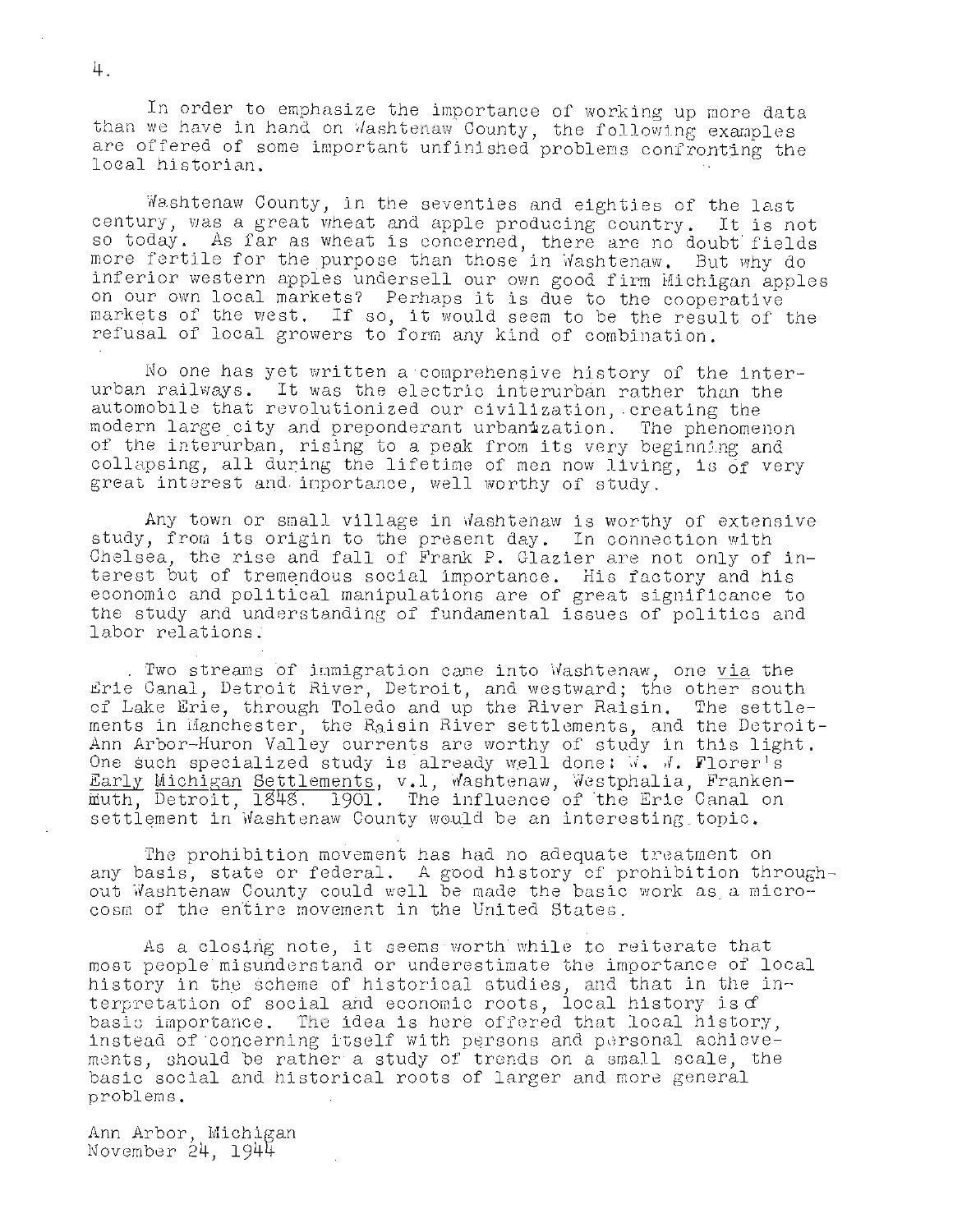## BOOKS: THEIR PRODUCTIOH AND DISTRIBUTION III ANN ARBOR By George Wahr Sallade of Wahr's Book Stores

It is well understood by members of the Mashtenaw Historical Society that local history is one of the best clues to the con-Society that local history is one of the best clues to the con-<br>ditions of the country as a whole. There is no better mirror of the cultural status of an area than the, presence Of book outlets, whether they be in the form of libraries or commercial establishwhether they be in the form of libraries or commercial establish-<br>ments. Books themselves go a long way toward depicting this status, more accurately perhaps than anything else, not only through the medium of their own pages but in the record of types purchased and read in a given section.

A definition of terms will make my discussion clearer. By distribution of books I mean their sale through established com-<br>mercial enterprises, not their circulation through libraries, department stores, drug stores, or by mail subscription. By publication I refer to the assumption by an individual or combination of individuals of the responsibility for the manufacture and sale of any manuscript submitted by an author, excluding newspapers, periodicals, printing press establishments, and binderies.

For source material I have depended upon hear-say or memory,<br>newspaper advertisements, old city directories, and early business records in my grandfather's store. Some of these are unfortunately sketchy and perhaps not too reliable. There are many gaps, and really the entire story, complete and accurate', is yet to be written.

Distribution. From all available accounts, I would put the establishment of the first Ann Arbor book store, at<br>least the first Ann Arbor book seller, in the year 1832. On November 6 of that year one George Corselius, editor of the Western Emigrant, then Ann Arbor<sup>1</sup>s one paper, advertised that he had received a shipment of books for sale. It can be assumed that at this time the book business was probably carried on in Mr. Corselius' newspaper offices. Later more detailed advertisements evidence Corselius' growing concern with the book side of his act-<br>ivities, so that we are justified in calling him the city's first real bookseller.

On May 7, 1837, Corselius was joined by E. P. Dwight, opening a book store selling school books, religious, political, and miscellaneous works. Around 1842, or maybe earlier, judging from an advertisement in the August 10, 1842, issue of the Democratic Herald, J. Lamb announced that he too was in the school book business. In 1846 there is a record of Perry's Book Store, while the Mashtenaw Whig of December 24, 1851, gave notice of the establishment of another new store kept by G. D. Brown. One of my unponfirmed sources shows a Parker's Book Store of 1850 vintage, perhaps located where Wahr's downtown store is now, Standard works on history, science, and religion were the offerings of an advertised store, H. P. Dodge  $\alpha$  Co., on January 1, 1854. C. T. Wilmot, J. F. Miller, and N. M. Schoff bought out the A. B. Wood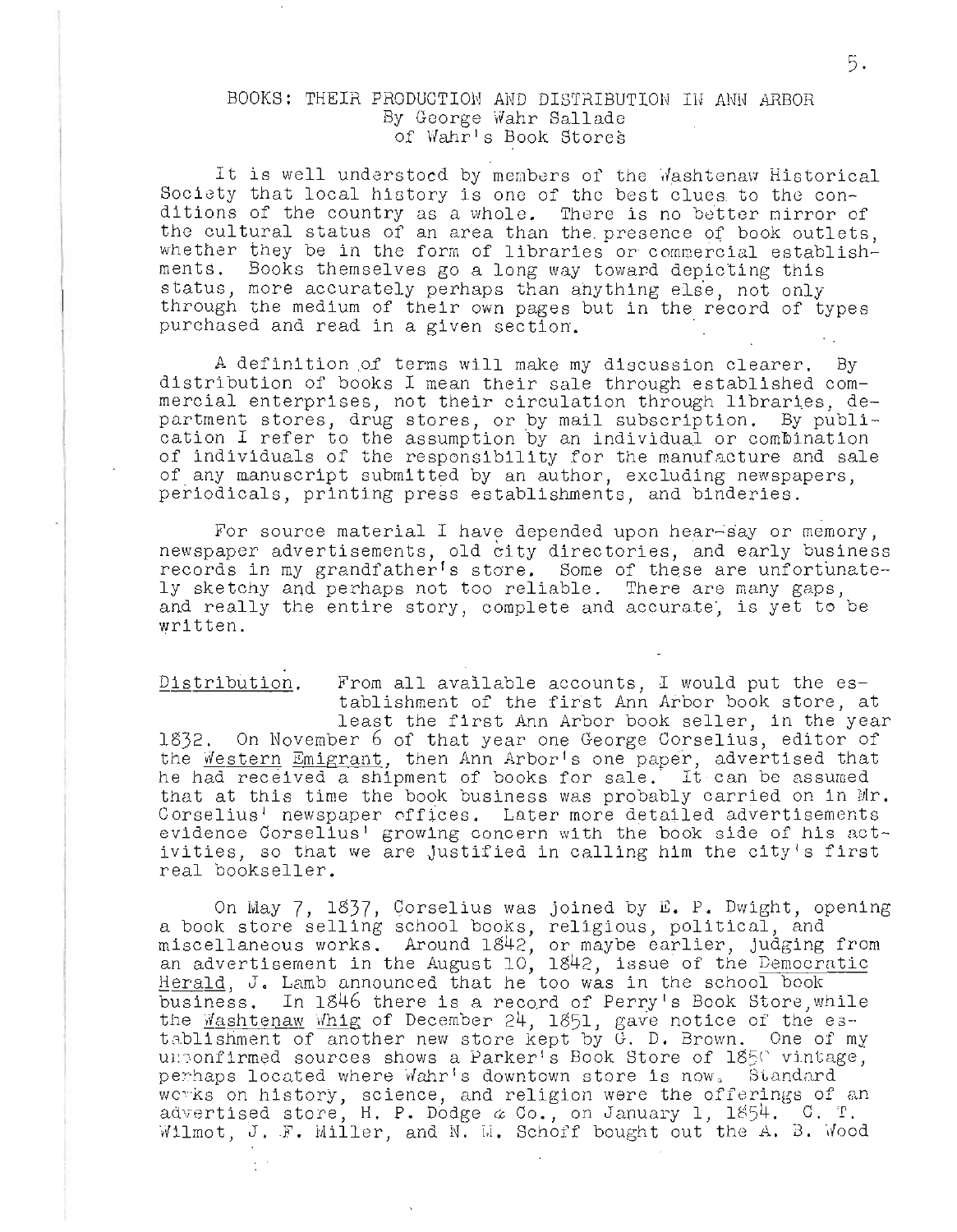book company in May, 1885. I could find no other mention of the Wood store. Wilmot & Co., as it was called, became Schoff & Miller of later years. Dodge was succeeded by William R. Searing in 1857.

None of these early bookstores were of long duration. Corselius, it seems, was in business longest, but most of them had been displaced in 1860, when the earliest city directory was released. There were then apparently three bookstores, achoff & Miller operated the first so-called University Book-Store at No. 2 Franklin Block, retailing and wholesaling books and stationery. The Empire Book Store, under the direction of James R. Webster & Co., was located on the south side of Huron Street, opposite the Franklin House, and carried law and medical books in their stock. Andrew De Forest was also listed as engaging in the book trade.

In Chapin's 1868 Ann Arbor City Directory, James R. Corson was a dealer in books at 28 *L*. Huron. During the intervening years was a doarer in soons as Eg B. haren, Barring eno inservening. Louis B. Gilmore and Isaac R. Fiske , at It Gregory Block on North Main Street, the location of the present Wahr<sup>T</sup>s Main Street store. main befood, end roomeron or end probone while main befood sect. Miller &  $Co$ . (John F. Miller and Stephen  $M$ . Webster) had still another store.

There has thus been a bookstore in this same spot derinitely for<br>at least 77 years. Right next door at 3 Gregory Block, John F.<br>
Miller & Go. (John F. Miller and Stephen M. Webster) had still<br>
another store.<br>
... By 1872 J By 1872 John Moore had become the successor to the Miller store at No. 3 Gregory Block. Gilmore & Fiske still remained; while the store at 28 E. Huron was now the J. C. Watson  $\&$  Co.; and James R. Webster and Andrew De Forest made up the J.R. Vebster & Co. at 8 E. Huron. Watson had just about eliminated the book part of his business to concentrate on wall paper and photographid copies.

A rather curious shift in the line-up is revealed in  $F$ . H. Pray's Mashtenaw County Directory for the years 1878-79. Douglas riay s washtenaw county birectory for the years hofe (). Boughands Moore had taken over the spot at No. 4, formerly Gilmore & Fiske. It was about this time (probably before) that my grandfather, George Wahr, the son of an early Washtenaw County immigrant, started his career in the business in which he has been engaged. for 70 years. G. L. Moore began one of the first State Street stores on the corner of State and William. Likewise Sheehan & Co. appeared for the first time, having two stores at  $13 \leq$ . Huron and 28 State Street.

By  $1883-84$  several new names again appear. Andrews & Witherby (Samuel C. Andrews and George C. Witherby) have opened a book and stationery store at 13 S. Main Street. Both the Moores, G. L. on stationery store at 12 S. Main Street. Both the moores, G. B.<br>State and John on Main, still continue. Sheehan & Co. have by new transferred their entire business to 28 S, State and no longer maintain the downtown branch. Boughton willis is in the post office building and should be considered mostly a stationery dealer and at best a very minor book seller. One more new firm at 8 S. Main is George Osius & Co.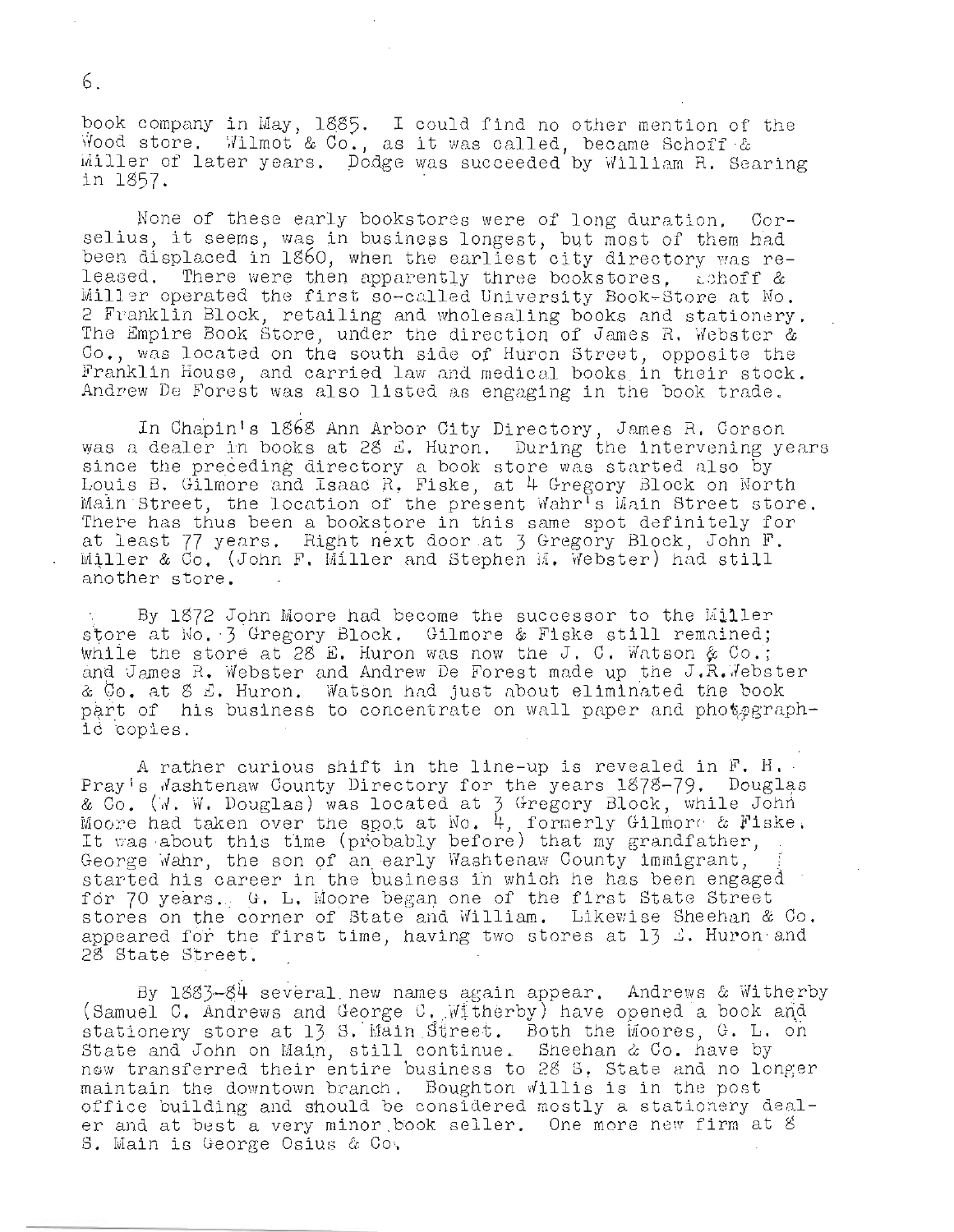On July 5, 1883, George Osius combined with Charles Ludlow and George Wahr to buy out John Moore and continue as George Osius & Co. at 4 N. Main. The year 1886-87 saw the book business attract<br>Herbert Randall, who had a store at 30 E. Huron, and F. J. Schleede<br>on the corner of Ann and Fourth. The post office shop was in the possession of F. E. Yale, while Andrews and Witherby, Sheehan & Co., and George Osius & Co. continued. It is remarkable that, even with a growing University, a city of Ann Arbor's size at the time could support so many firms.

My grandfather became sole owner of his business by buying out the two partners on January 3, 1887. Wahr's Bookstore dates from that time and is now nearing its sixtieth anniversary.

From then on to the time of the first World War there are several gaps in the history. Andrews & Co. (the heirs in 1889 to Andrews & Witherby), G. L. Moore, F. J. Schleede, and the post office shop all disappeared. Hearsay places Schleede on State Street in the stationery business as late as the time of the first World War. Through the whole period, Sheehan's and Wahr's were the constant factors. Wahr's opened a State Street branch at 310<br>S. State, where Safell & Bush is now located, in 1892, and moved to the present site of its University Book Store in 1903. Sheehan's remained in the same location where Quarry's is today,

Naturally a few new names appeared. In the 1890's Moore & Taber were advertising books and stationery at 6 Main Street and 44 State Street. In 1894, Martin Schaller opened a new bookstore at 19 E. Washington. He remained in business until about 1903. Moore and Wetmore also existed in the 90's, their whole stock being advertised for sale in 1897.

The years of crisis that immediately preceded the outbreak of World War I saw the founding of several new bookstores in Ann Arbor. The 1912-13 Michigan handbook for University students carries an advertisement for law, medical, and dental books by C. E. Barthell, on the second floor at 326 S. State where Mr. Barthell apparently began business. Myron E. Slater founded<br>Slater's Bookstore about the same time at its present location at 334 S. State. Thomas I. Biddle established himself a little later in 1917, dealing largely with books for the professional schools.

Sheehan's bookstore, a landmark since 1878, changed hands in January, 1918, by its sale by Mrs. John V. Sheehan to Charles Graham. Mr. Graham in 1921 opened a cross-campus branch at East University, where Ulrich's now is. In 1929 this firm was purchased by Marvin Slater. In 1930 he enlarged his store at 734 S. State to a double one, and for a few months operated three stores, after which the original Sheehan store ceased to be a bookstore. Another eventful year was 1934. Slater's cross-campus store was sold to Fred Ulrich, while Myron Slater returned to the book business to open the College Book Shop, which in 1937 became Follett's Book Store. Throughout these turbulent years Wahr's Bookstores continued and were the only link with the past, having maintained more than a half century of unbroken existence. For a few years,

 $7.$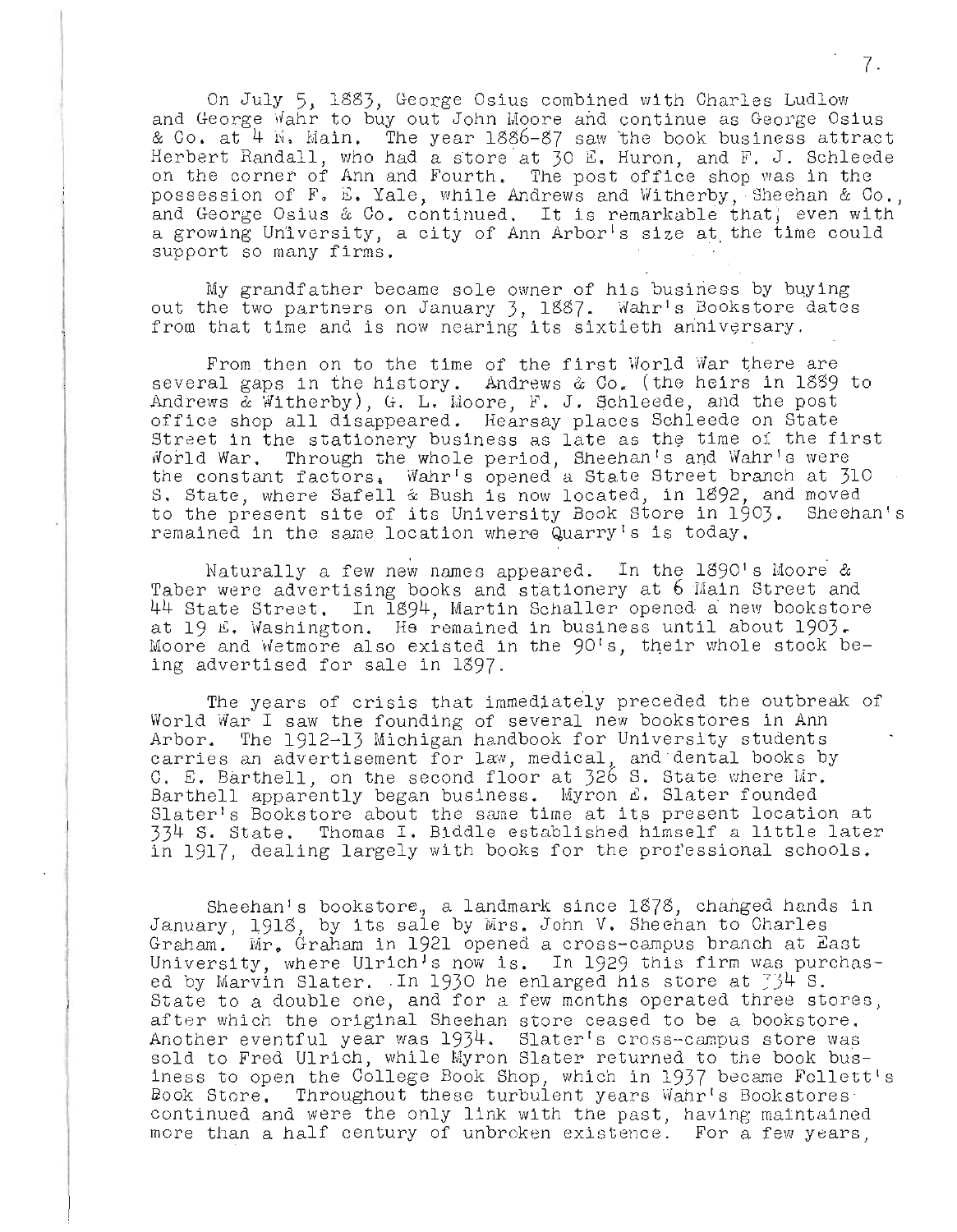1931-37, Wahr's operated an Old and Rare Book Shop at 306 S.State.

Trends<br>in Distribution It would seem to me that, apart from the date survey of book stores in Ann Arbor, historians, yes even local historians, would find more significance in what was sold, This knowl edge would lead us to a clear picture of various factors in the society

of the period. Advertisements, stock books, and just memory are the most reliable fountains of information in this regard.

For the most part popular fiction and non-fiction lists, as we in the book and publishing business know them today, were not as yet an established element. Most of the stores featured school books, with some scientific and religious works. All of them had in stock the standard works of the great literary figures of the day, with a slight preponderance in the field of English literature.

Corselius recommended in  $1834$  Marshall's Life of Washington, Jefferson's works, an eight-volume set of Byron's poems, the Life of Wickfliff, and Crowe's History of France. Other stores in the lS40's suggested a wide va~iety of school books on arithmetic, grammar, algebra, and geography, while professional works like Hayward's Physiology were making their first appearance. Medical and philosophical books were already common.

It must be remembered that the stock in the so-called book stores was not limited to books. In fact on the contrary, the books themselves often appear to have been the secondary rather than the main line of business. The stores around the time of the Civil War and after, for some unexplained reason, stocked wall paper in addition to books, Schoff & Miller advertised in the Ann Arbor Journal of August 10, 1859, wall paper and window paper, along with Livingston's South Africa and the Life of Aaron Burr, Alexander Hamilton, and Thomas Jefferson. The Life and Thoughts of Henry Ward Beecher was also listed.

In his early years my grandfather too dealt in wall paper.<br>As a general rule he stressed his wall paper activities in the spring of the year. Both his store and Sheehan's held annual holiday sales at Christmas time. Prices at the time were remarkable. A 15-volume set of Dickens' complete works sold for  $\frac{1}{9}$ . abic: In iy vorame Second Brenchs compress wenth Sold for  $\frac{1}{35}$ . No. while 8 volumes of George Eliot sold for a me re .;3.00,' A continua l b <sup>e</sup> stseller naturally was the Bible in various editions, including imported ones from England.

Longfellow, Whittier, Holmes, Lowell, Will Carlton, Browning, Thackery, and Macaulay all came under the heading of standard works. Macaulay's  $H_1$ story of England in 5 volumes, with half-calf binding, priced by the publishers at  $316.00$ , sold for  $37.00$  in Ann Arbor. Numerous volumes were selling for  $25\ell$ ,  $35\ell$ , and  $48\ell$ . Juvenile books were a regular department. The Chatterbox series and Harper's Young People were steady favorites.

s.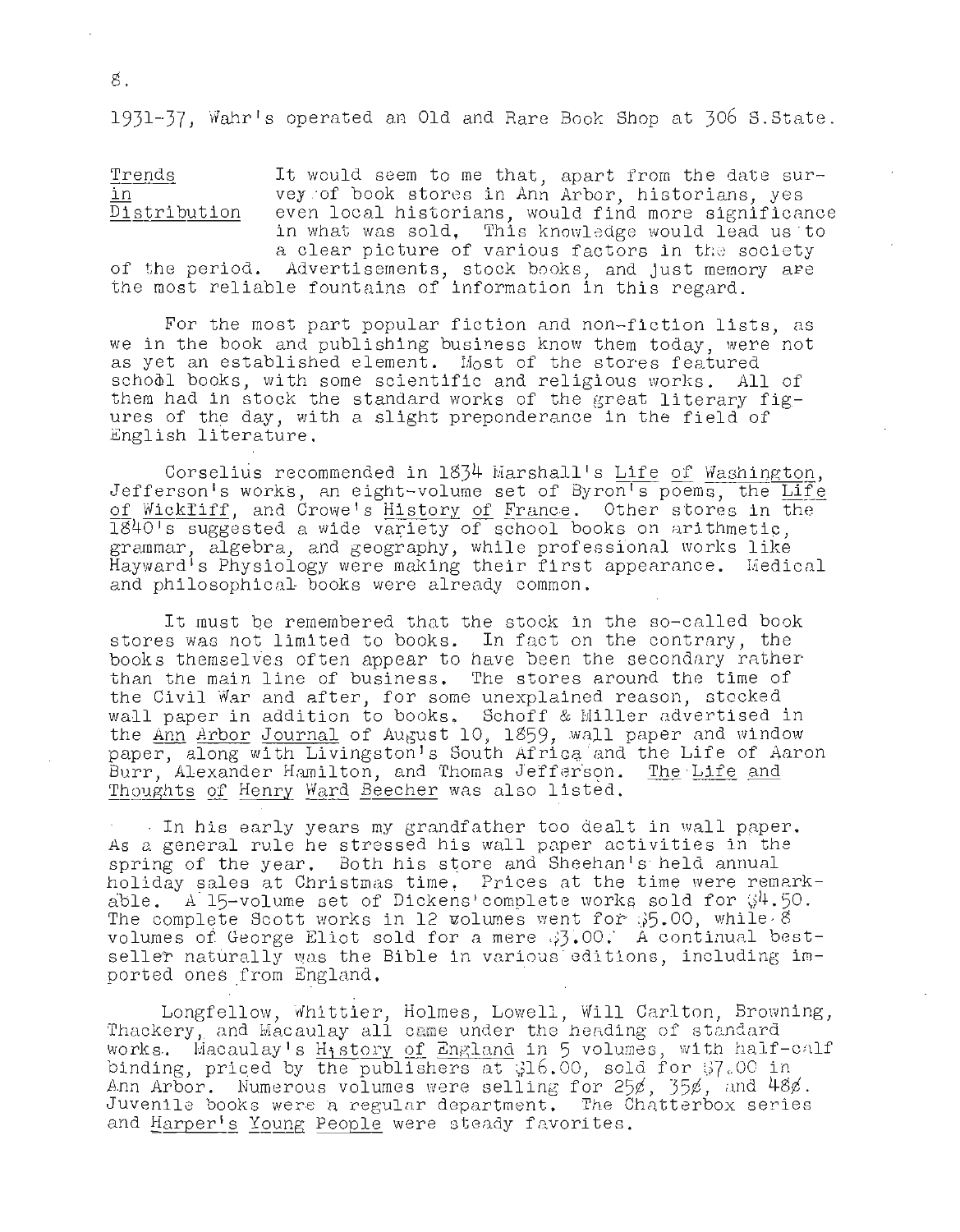In the school book department Wahr's at one time distributed a present of a pocket Webster's dictionary or some other item with every purchase of texts and supplies. I found very interesting two old books kept by my grandfather listing the texts used in the University from 1905 to 1911, and the requirements of the Ann Arbor High School from 1900 on to the time of the first World War. These lists illustrate gradual expansion in the scope of the courses offered, as also a decline in certain courses. As for - · · example, Greek grammars and dictionaries were annually mentioned in high school demands; this subject is no longer even taught in  $\ddot{\cdot}$  any local high school. A careful study of this material could; produce an interesting commentary on trends in education.  $\mathbb{R}^n$ .

As we reach the turn of the century a new line in the book ··· business is being taken. It is true that the old standbys like  $\ldots$  Burns, Coleridge, Goldsmith, Milton, Pope, Moore, Scott, Words-' in worth, and Tennyson continue their irresistible march rorward. The best sellers of the time were for the most part fiction.<br>When Knighthood was in Flower, A House Boat on the Styx, The Red when Knighthood was in Flower, A House Boat on the Styx, The Red<br>Badge of Courage, Peck's Bad Boy, Gentleman from Indiana, and Ben<br>Hur were some of the leaders. In the first decade of the twenti-Backe of Courage, Feck s bad boy, Gentieman from Indiana, and Ben  $\frac{1}{\sqrt{2}}$  century, fiction at least became more realistic with works like Jack London's Sea Wolf. About 1919, heaviest stocks were being carried of Joseph Conrad and Zane Gray, while Thayer's Life of Roosevelt and The Education of Henry Adams were some of the first non-fiction books to enjoy a real sale. Another ten years later and non-fiction leaders were Benet's John Brown's Body and Lippman's Preface to Morals. By this era and afterwards the great. inter-war authors enjoyed heavy sales, a few of which were John Dos Passos, Robert Frost, Theodore Dreiser, James Branch Cabell, Wallace Stegner, Ernest Hemingway, and John Steinbeck.

Other merchandise was sold in many bookstores. supplanted the wall paper of former times. Fountain pens and office supplies were closely linked. Wahr's was one of the largest dealers in sporting goods in the city. Stationery

It is obvious that books have always enjoyed an unusually wide distribution in the Washtenaw County area. The whole state wide distribution in the washednaw bounty area. The whole switched that advertisement in the Detroit Gazette of 1817 was one for books. Sheldon & Reed were selling the accepted Johnson, Goldsmith, Scott, and Byron

Production Publishing has in no way kept pace with distribution. In the whole State of Michigan there have been few publishers, and here in Ann Arbor only a handful of real ones. The University comes first to mind. It first published under its own imprint in 1846 and regularly after 1850.

 $\mathbb{R}^n$ . The scarcity of publishers is largely due to the general  $\mathbb{R}^n$ risks and uncertainties of the profession. It requires an astute

 $\sim$  3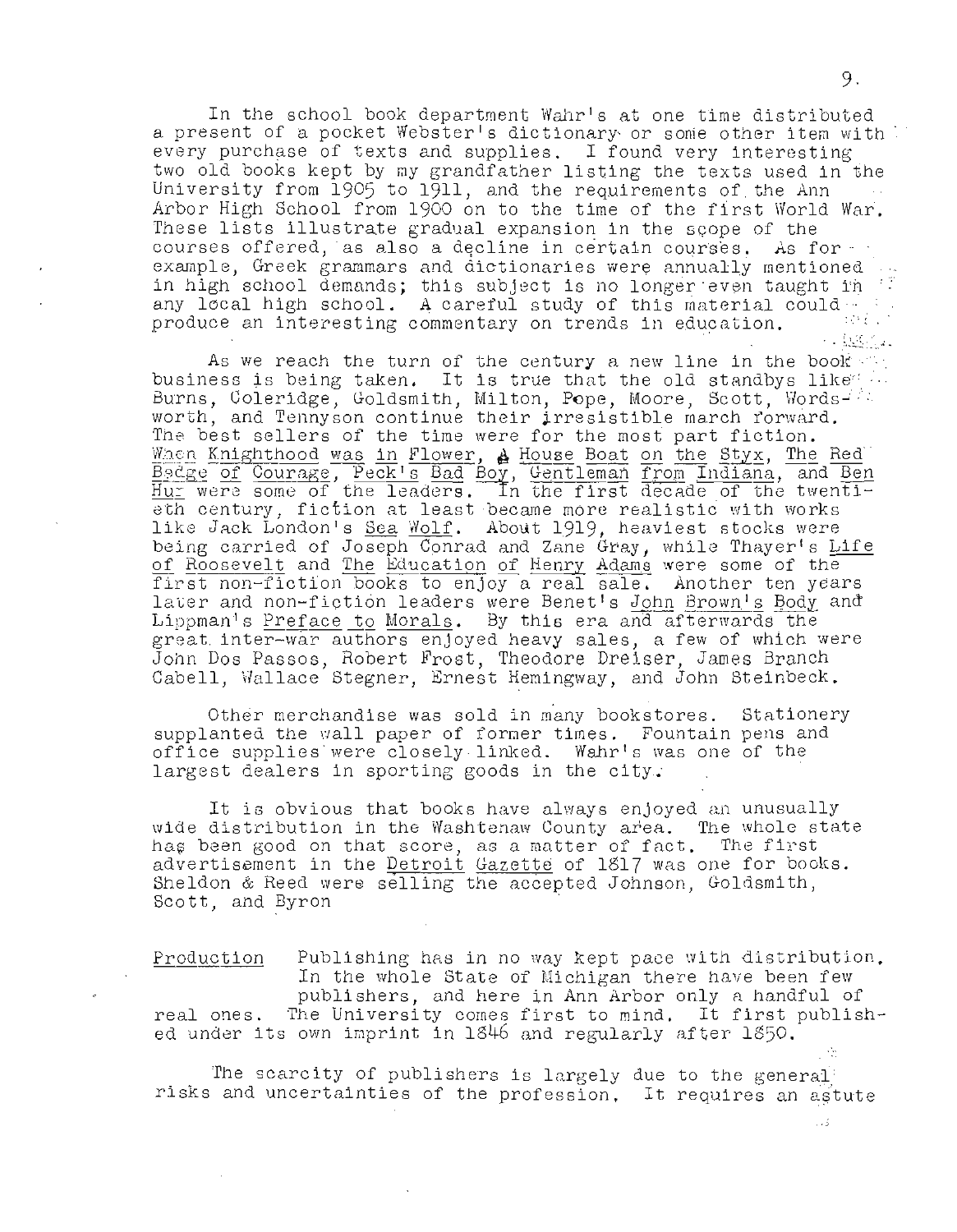literary mind as well as a commercial one to judge the merits of a manuscript and its potential market.

One of the most famous publications to come out of Ann Arbor was Dr. Chase's Receipe Book. This was a general all around household necessity that gave all types of information for everyday use. It sold more than a million and a quarter copies. It was first published by Dr. A. W. Chase, the author. In 1860 the eighth edpasition as already published in Ann Arbor. Chase bought the Ann Arbor Courier in 1865 and used it for the distribution of his fast which the research in the second term in the distribution of the rest growing work. In 1869 the entire publishing business was sold to Rice A. Beal, who went on to publish thousands of copies of the old edition and some 40 editions of a new and enlarged version.

An attempt was made by another firm to publish the Chase book in 1872. Chase himself headed the new company under the name of the Ann Arbor Printing & Publishing Company. It published Dr. Chase's Second Receipe Book. A long court action eventually prevented continuation of this project. Chase left the company, which did publish a very few other titles. The recipe book piled up staggering totals year after year under the Beal firm in Ann Arbor while Chase himself published several new editions in Toledo. As late as 1931, David McKay in Philadelphia marketed the volume.

George Wahr was about the only extensive publisher to be active in Ann Arbor. My grandfather was first attracted by the publishing game in the years 1895-97. He meets all the requirements of the definition of a real publisher. During his lifetime he has published around 250 titles, ranging in all fields from novels and children's books to college textbooks. This, while it may seem small in comparison to the output of firms like the Macmillan Company, is a substantial achievement.

Among our early efforts were Warthin's Pathplogy, Huber's Histology, Novy's Bacteriology, Bunker's Cases on Suretyship, Watson's Interest Tables, Netto's Algebraic Theories, Dwyer on International Law, and an Ann Arbor Cook Book. Wide national distribution was obtained for such excellent, scholarly works as Glover's Tables, Inskip's Tables, Wagner's Spanish Grammar, Moore-Knott's Elements of Old English, Kenyon's American Pronunciation, and Rich's Physical Laboratory Manual. As a curiosity fact, one of John Dewey's first writings, while here at Michigan, entitled The Study of Ethics - A Syllabus, was published by George Wahr in 1897. It was a regular cloth-bound book.

My grandfather has always been especially proud of some of his historical publications. These include a <u>History</u> of St. Andrew's Church by Cross, and Shaw's History of the University of Andrew's Church by Cross, and Shaw's History of the University of Michigan and Michigan Michigan. Since 1905 he has also published annually a Michigan<br>Calendar with illustrations of the campus buildings. One of these, in the shape of a football, was distributed by  $L$ .  $E$ . Marshall in 1900.

10.